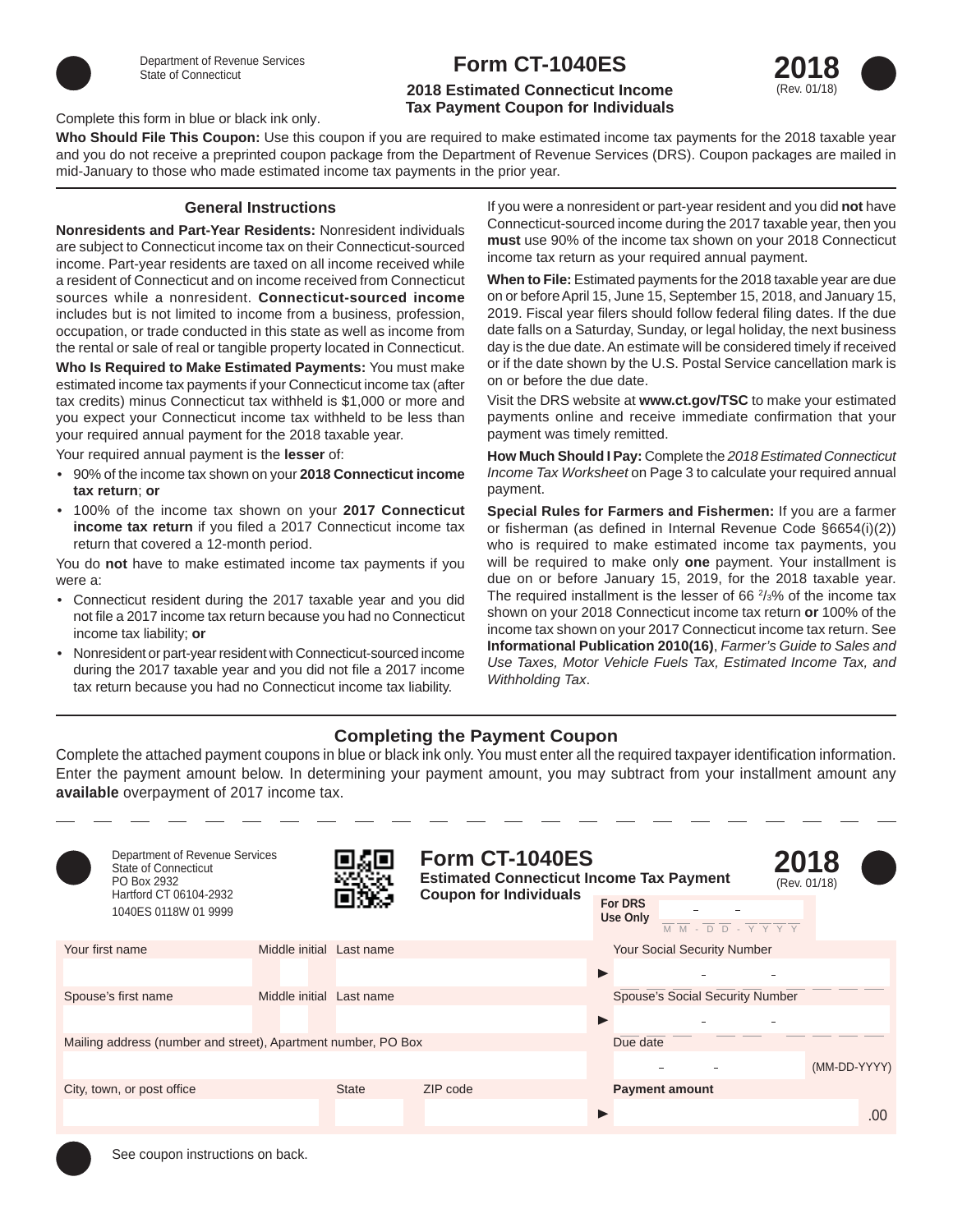**Annualized Income Installment Method:** If your income varies throughout the year, you may be able to reduce or eliminate the amount of your estimated tax payment for one or more periods by using the annualized income installment method. See **Informational Publication 2015(17)**, *A Guide to Calculating Your Annualized Estimated Income Tax Installments and Worksheet CT-1040AES*.

**Interest:** You may be charged interest if you did not pay enough tax through withholding or estimated payments, or both, by any installment due date. This is true even if you are due a refund when you file your tax return. Interest is calculated separately for each installment. Therefore, you may owe interest for an earlier installment even if you paid enough tax later to make up for the underpayment. Interest at 1% per month or fraction of a month will be added to the tax due until the **earlier** of April 15, 2019, or the date on which the underpayment is paid.

If you file your income tax return for the 2018 taxable year on or before January 31, 2019, and pay in full the amount computed on the return as payable on or before that date, you will not be charged interest for failing to make the estimated payment due January 15, 2019.

A farmer or fisherman who files a 2018 Connecticut income tax return on or before March 1, 2019, and pays in full the amount computed on the return as payable on or before that date, will not be charged interest for underpayment of estimated tax.

See *Payment Options*, on Page 8.

### **Worksheet Instructions**

**Line 2:** Enter the total of your estimated allowable Connecticut modifications. See instructions for *Schedule 1 - Modifications to Federal Adjusted Gross Income* (AGI) of **Form CT-1040** or **Form CT-1040NR/PY** for information about allowable modifications.

**Social Security Benefit Adjustment: If your required Connecticut** income tax return filing status is single or married filing separately, and you expect your 2018 federal adjusted gross income will be **less than \$50,000**, enter as a subtraction the amount of federally taxable Social Security benefits you expect to report on your 2018 federal Form 1040, Line 20b, or federal Form 1040A, Line 14b.

If your required Connecticut income tax return filing status is married filing jointly, Qualifying Widow(er) with dependent child, or head of household, and you expect your federal adjusted gross income will be **less than \$60,000**, enter as a subtraction the amount of federally taxable Social Security benefits you expect to report on your 2018 federal Form 1040, Line 20b, or federal Form 1040A, Line 14b.

If you expect your federal adjusted gross income will be above the threshold for your filing status, complete the *Social Security Benefit Adjustment Worksheet* on Page 4 and include the amount from Line F on Line 2.

**Line 3: Nonresidents and Part-Year Residents Only:** If your Connecticut-sourced income is greater than your Connecticut adjusted gross income, enter your Connecticut-sourced income on this line.

**Line 5: Apportionment Factor:** Nonresidents and part-year residents, if your Connecticut-sourced income **is greater than or equal to** your Connecticut adjusted gross income, enter 1.0000. If your Connecticut-sourced income **is less than** your Connecticut adjusted gross income, complete the following calculation and enter the result on Line 5.

> $=$  Line 5 Connecticut-Sourced Income Connecticut Adjusted Gross Income (Line 3)

**Do not** enter a number that is less than zero or greater than 1. If the result is less than zero, enter "0"; if greater than 1 enter 1.0000. Round to four decimal places.

**Line 7: Residents and Part-Year Residents Only:** Enter estimated allowable credit for income taxes paid to qualifying jurisdictions. Enter "0," if not applicable. See instructions for *Schedule 2* - *Credit for Income Taxes Paid to Qualifying Jurisdictions* of Form CT-1040 or Form CT-1040NR/PY.

**Line 9:** If you expect to owe federal alternative minimum tax for the 2018 taxable year, you may also owe Connecticut alternative minimum tax. Enter your estimated Connecticut alternative minimum tax liability. See instructions for **Form CT-6251,** *Connecticut Alternative Minimum Tax Return - Individuals.*

**Line 11:** Enter estimated allowable Connecticut income tax credit(s). Enter "0" if you are not entitled to a credit. (Credit for a prior year alternative minimum tax is not allowed if you entered an amount on Line 9.) See instructions for **Schedule CT-IT Credit,** *Income Tax Credit Summary.*

**Line 14:** If your 2017 Connecticut income tax return covered a 12-month period, enter 100% of the income tax shown on your return (from Form CT-1040, Line 14, or Form CT-1040NR/PY, Line 16). If you were a resident during the 2017 taxable year and you did not file a 2017 Connecticut income tax return because you had no Connecticut income tax liability, enter "0." If you were a nonresident or part-year resident during the 2017 taxable year **with** Connecticutsourced income and you did not file a 2017 Connecticut income tax return because you had no Connecticut income tax liability, enter "0." All other taxpayers must leave Line 14 blank. Form CT-1040ES (Rev. 01/18) Page 2 of 8

## **Form CT-1040ES - Tax Payment Coupon Instructions**

- See *Payment Options*, on Page 8.
- Print all information. Include your spouse's SSN, if married filing jointly.
- Cut along dotted line and mail coupon and payment to the address below.
- Make your check payable to **Commissioner of Revenue Services**.
- DRS may submit your check to your bank electronically.
- To ensure proper posting, write your SSN(s) (optional) and "2018 Form CT-1040ES" on your check.

Send completed coupon and payment to:

 **Department of Revenue Services PO Box 2932 Hartford CT 06104-2932**

cile Electronicall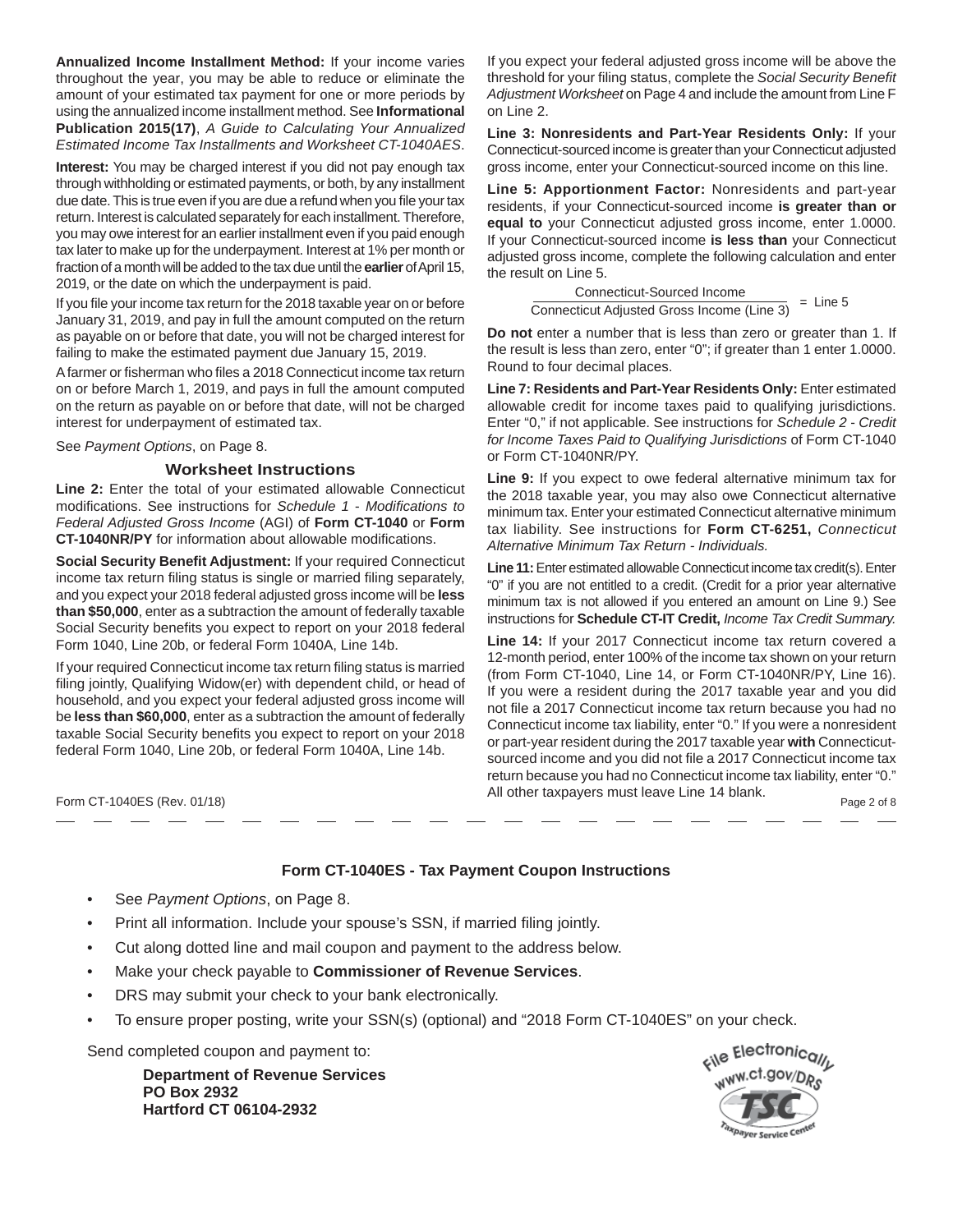| 1. Federal adjusted gross income you expect in the 2018 taxable year                                                                                                                                                                                                                                                                                                                                                                                                |     |
|---------------------------------------------------------------------------------------------------------------------------------------------------------------------------------------------------------------------------------------------------------------------------------------------------------------------------------------------------------------------------------------------------------------------------------------------------------------------|-----|
| 2. Allowable Connecticut modifications: Additions or subtractions (to your AGI). See instructions.  2.                                                                                                                                                                                                                                                                                                                                                              |     |
|                                                                                                                                                                                                                                                                                                                                                                                                                                                                     |     |
| Nonresidents and part-year residents: Enter your Connecticut-sourced income if greater than your Connecticut adjusted gross income.                                                                                                                                                                                                                                                                                                                                 |     |
|                                                                                                                                                                                                                                                                                                                                                                                                                                                                     |     |
| 5. Apportionment factor: Connecticut residents enter 1.0000. Nonresidents and part-year residents,                                                                                                                                                                                                                                                                                                                                                                  |     |
|                                                                                                                                                                                                                                                                                                                                                                                                                                                                     |     |
|                                                                                                                                                                                                                                                                                                                                                                                                                                                                     |     |
|                                                                                                                                                                                                                                                                                                                                                                                                                                                                     |     |
|                                                                                                                                                                                                                                                                                                                                                                                                                                                                     |     |
|                                                                                                                                                                                                                                                                                                                                                                                                                                                                     |     |
|                                                                                                                                                                                                                                                                                                                                                                                                                                                                     |     |
|                                                                                                                                                                                                                                                                                                                                                                                                                                                                     |     |
|                                                                                                                                                                                                                                                                                                                                                                                                                                                                     |     |
| 14. Enter 100% of the income tax shown on your 2017 Connecticut income tax return. See instructions. 14.                                                                                                                                                                                                                                                                                                                                                            |     |
| 15. Enter the lesser of Line 13 or Line 14. If Line 14 is blank, enter the amount from Line 13.                                                                                                                                                                                                                                                                                                                                                                     |     |
| Caution: Generally, you may owe interest if you do not prepay (through timely estimates, withholding, or both) the lesser of 100% of the income tax shown<br>on your 2017 Connecticut income tax return or 90% of the income tax shown on your 2018 Connecticut income tax return. To avoid interest charges,<br>make sure your estimate is as accurate as possible. You may prefer to pay 100% of the income tax shown on your 2017 Connecticut income tax return. |     |
| 16. Connecticut income tax withheld or expected to be withheld during the 2018 taxable year16.                                                                                                                                                                                                                                                                                                                                                                      |     |
| 17. Subtract Line 16 from Line 15. If zero or less or if Line 12 minus Line 16 is less than \$1,000, no estimated                                                                                                                                                                                                                                                                                                                                                   |     |
|                                                                                                                                                                                                                                                                                                                                                                                                                                                                     | .25 |

19. Multiply Line 17 by Line 18. Pay this amount for each installment. ......................................................19.

## **Tax Calculation Schedule**

| 1. Enter Connecticut AGI from 2018 Estimated Connecticut Income Tax Worksheet, Line 3. 1.   | .00  |
|---------------------------------------------------------------------------------------------|------|
|                                                                                             | .00  |
| 3. Connecticut Taxable Income: Subtract Line 2 from Line 1. If less than zero, enter "0."3. | .00. |
|                                                                                             | .00  |
| 5. Enter the phase-out amount from Table C, 3% Phase-Out Add-Back. If zero, enter "0."5.    | .00  |
|                                                                                             | .00. |
|                                                                                             | .00  |
|                                                                                             |      |
|                                                                                             | .00  |
| 10. Connecticut Income Tax: Subtract Line 9 from Line 7. Enter here and on 2018 Estimated   | .00  |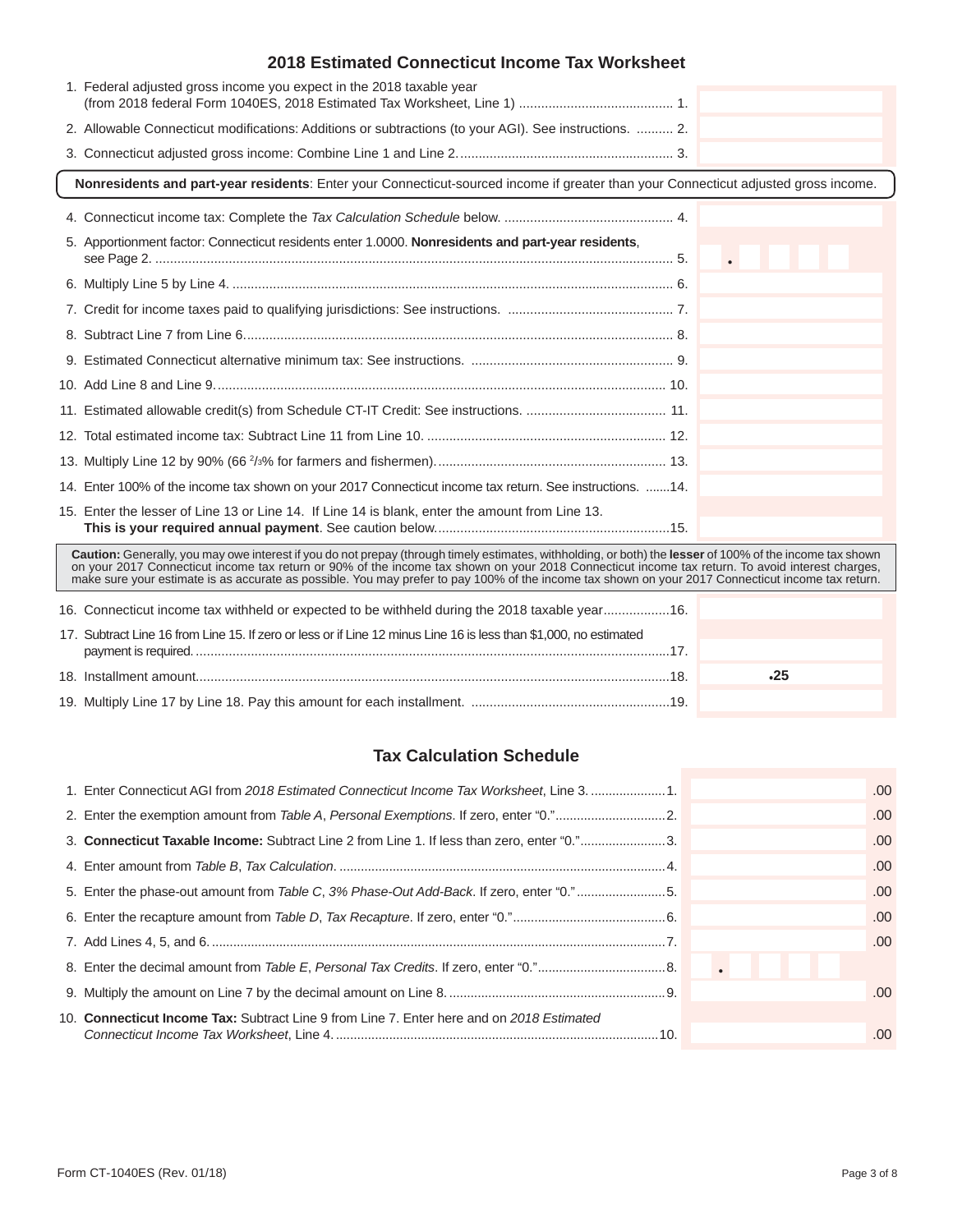## **Social Security Benefit Adjustment Worksheet**

|       | Enter the amount you expect to enter on Form CT-1040 or Form CT-1040NR/PY, Line 1.                                                                                                                                                                              | .00 |
|-------|-----------------------------------------------------------------------------------------------------------------------------------------------------------------------------------------------------------------------------------------------------------------|-----|
|       | If your filing status is single or married filing separately, is the amount on Line 1 \$50,000 or more?                                                                                                                                                         |     |
|       | Yes: Complete this worksheet.                                                                                                                                                                                                                                   |     |
|       | No: Do not complete this worksheet. *                                                                                                                                                                                                                           |     |
| more? | If your filing status is married filing jointly, qualifying widow(er) with dependent child, or head of household, is the amount on Line 1 \$60,000 or                                                                                                           |     |
|       | Yes: Complete this worksheet.                                                                                                                                                                                                                                   |     |
|       | No: Do not complete this worksheet. *                                                                                                                                                                                                                           |     |
|       | *If you answered No to either question, enter the amount of federally taxable Social Security benefits you expect to report on federal Form<br>1040, Line 20b, or federal Form 1040A, Line 14b, on the 2018 Estimated Connecticut Income Tax Worksheet, Line 2. |     |
| А.    | Enter the amount you reported on federal Publication 505 **, Tax Withholding and Estimated<br>Tax, Worksheet 2-2, Line 1. If Line A is zero or less, stop here. Otherwise, go to Line B.  A.                                                                    |     |
| B.    | Enter the amount you reported on federal Publication 505 **, Tax Withholding and Estimated<br>Tax, Worksheet 2-2, Line 10. If Line B is zero or less, stop here. Otherwise, go to Line C.  B.                                                                   |     |
| C.    |                                                                                                                                                                                                                                                                 |     |
| D.    |                                                                                                                                                                                                                                                                 |     |
| Е.    | Expected taxable amount of Social Security benefits you reported on federal<br>Publication 505**, Tax Withholding and Estimated Tax, Worksheet 2-2, Line 19.                                                                                                    |     |
| F.    | Social Security benefit adjustment: Subtract Line D from Line E. Enter the amount here<br>and as a subtraction on the 2018 Estimated Connecticut Income Tax Worksheet, Line 2. If                                                                               |     |

\*\* To obtain federal Publication 505, visit the IRS website at **www.irs.gov** or call the IRS at **800-829-3676**.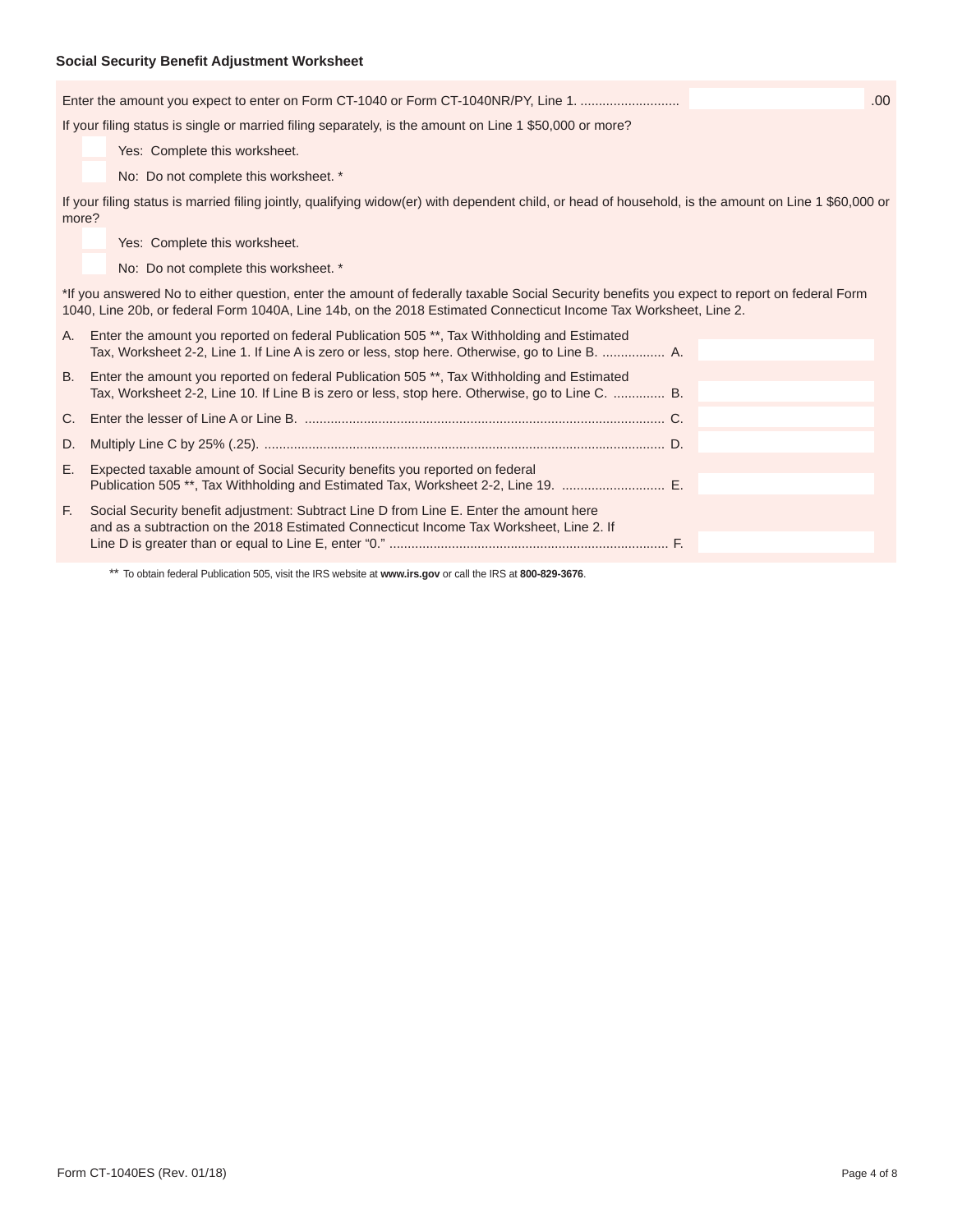## **Table A - Personal Exemptions for 2018 Taxable Year**

Enter the exemption amount on the *Tax Calculation Schedule*, Line 2.

Use the filing status you expect to report on your 2018 tax return and your Connecticut AGI \*\*\* (from *Tax Calculation Schedule*, Line 1) to determine your exemption.

| <b>Married Filing Jointly or</b><br><b>Single</b><br><b>Qualified Widow(er)</b> |                                                          |                                                             |                                                                      |                                                          | <b>Married Filing Separately</b>                         |                                                                |                                                          | <b>Head of Household</b>                                                |                                                                |                                                          |                                                                |
|---------------------------------------------------------------------------------|----------------------------------------------------------|-------------------------------------------------------------|----------------------------------------------------------------------|----------------------------------------------------------|----------------------------------------------------------|----------------------------------------------------------------|----------------------------------------------------------|-------------------------------------------------------------------------|----------------------------------------------------------------|----------------------------------------------------------|----------------------------------------------------------------|
|                                                                                 | <b>Connecticut AGI ***</b>                               | Exemption Connecticut AGI ***                               |                                                                      |                                                          | <b>Exemption</b>                                         |                                                                | <b>Connecticut AGI ***</b>                               | <b>Exemption</b>                                                        |                                                                | <b>Connecticut AGI ***</b>                               | <b>Exemption</b>                                               |
| More Than                                                                       | Less Than                                                |                                                             | More Than                                                            | Less Than                                                |                                                          | More Than                                                      | Less Than                                                |                                                                         | More Than                                                      | Less Than                                                |                                                                |
|                                                                                 | or Equal To                                              |                                                             |                                                                      | or Equal To                                              |                                                          |                                                                | or Equal To                                              |                                                                         |                                                                | or Equal To                                              |                                                                |
| \$<br>$\Omega$<br>\$30,000<br>\$31,000<br>\$32,000<br>\$33,000                  | \$30,000<br>\$31,000<br>\$32,000<br>\$33,000<br>\$34,000 | \$15,000<br>\$14,000<br>\$13,000<br>\$12,000<br>\$11,000    | \$<br>$\overline{0}$<br>\$48,000<br>\$49,000<br>\$50,000<br>\$51,000 | \$48,000<br>\$49,000<br>\$50,000<br>\$51,000<br>\$52,000 | \$24,000<br>\$23,000<br>\$22,000<br>\$21,000<br>\$20,000 | \$<br>$\Omega$<br>\$24,000<br>\$25,000<br>\$26,000<br>\$27,000 | \$24,000<br>\$25,000<br>\$26,000<br>\$27,000<br>\$28,000 | \$12,000<br>\$11,000<br>\$10,000<br>9,000<br>\$<br>8,000<br>\$          | \$<br>$\Omega$<br>\$38,000<br>\$39,000<br>\$40,000<br>\$41,000 | \$38,000<br>\$39,000<br>\$40,000<br>\$41,000<br>\$42,000 | \$19,000<br>\$18,000<br>\$17,000<br>\$16,000<br>\$15,000       |
| \$34,000<br>\$35,000<br>\$36,000<br>\$37,000<br>\$38,000                        | \$35,000<br>\$36,000<br>\$37,000<br>\$38,000<br>\$39,000 | \$10,000<br>\$9,000<br>\$8,000<br>\$<br>7,000<br>\$6,000    | \$52,000<br>\$53,000<br>\$54,000<br>\$55,000<br>\$56,000             | \$53,000<br>\$54,000<br>\$55,000<br>\$56,000<br>\$57,000 | \$19,000<br>\$18,000<br>\$17,000<br>\$16,000<br>\$15,000 | \$28,000<br>\$29,000<br>\$30,000<br>\$31,000<br>\$32,000       | \$29,000<br>\$30,000<br>\$31,000<br>\$32,000<br>\$33,000 | \$<br>7,000<br>6,000<br>\$<br>\$<br>5,000<br>4,000<br>\$<br>\$<br>3,000 | \$42,000<br>\$43,000<br>\$44,000<br>\$45,000<br>\$46,000       | \$43,000<br>\$44,000<br>\$45,000<br>\$46,000<br>\$47,000 | \$14,000<br>\$13,000<br>\$12,000<br>\$11,000<br>\$10,000       |
| \$39,000<br>\$40,000<br>\$41,000<br>\$42,000<br>\$43,000                        | \$40,000<br>\$41,000<br>\$42,000<br>\$43,000<br>\$44,000 | 5.000<br>4,000<br>\$<br>3,000<br>\$<br>2,000<br>\$<br>1,000 | \$57,000<br>\$58,000<br>\$59,000<br>\$60,000<br>\$61,000             | \$58,000<br>\$59,000<br>\$60,000<br>\$61,000<br>\$62,000 | \$14,000<br>\$13,000<br>\$12,000<br>\$11,000<br>\$10,000 | \$33,000<br>\$34,000<br>\$35,000                               | \$34,000<br>\$35,000<br>and up                           | \$<br>2,000<br>1,000<br>\$<br>\$<br>$\Omega$                            | \$47,000<br>\$48,000<br>\$49,000<br>\$50,000<br>\$51,000       | \$48,000<br>\$49,000<br>\$50,000<br>\$51,000<br>\$52,000 | \$9,000<br>\$<br>8,000<br>\$7,000<br>\$<br>6,000<br>\$5,000    |
| \$44,000                                                                        | and up                                                   | \$<br>$\Omega$                                              | \$62,000<br>\$63,000<br>\$64,000<br>\$65,000<br>\$66,000             | \$63,000<br>\$64,000<br>\$65,000<br>\$66,000<br>\$67,000 | \$9,000<br>\$8,000<br>\$7,000<br>\$6,000<br>\$5,000      |                                                                |                                                          |                                                                         | \$52,000<br>\$53,000<br>\$54,000<br>\$55,000<br>\$56,000       | \$53,000<br>\$54,000<br>\$55,000<br>\$56,000<br>and up   | 4,000<br>3,000<br>2,000<br>\$<br>\$<br>1,000<br>\$<br>$\Omega$ |
|                                                                                 |                                                          |                                                             | \$67,000<br>\$68,000<br>\$69,000<br>\$70,000<br>\$71,000             | \$68,000<br>\$69,000<br>\$70,000<br>\$71,000<br>and up   | \$4,000<br>\$3,000<br>2,000<br>1,000<br>\$<br>$\Omega$   |                                                                |                                                          |                                                                         |                                                                |                                                          |                                                                |

\*\*\* Form CT-1040NR/PY filers must use income from Connecticut sources if it exceeds Connecticut adjusted gross income.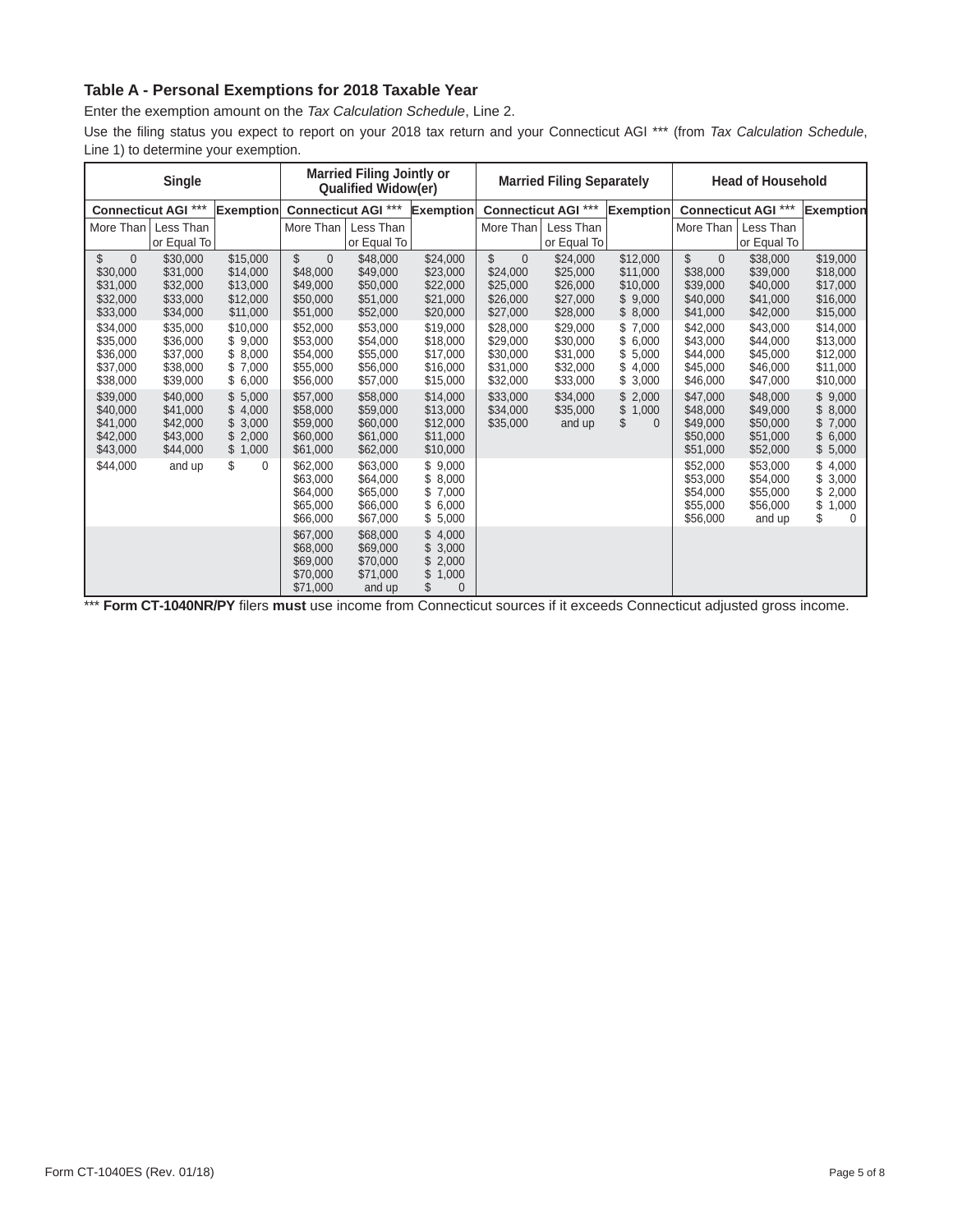## **Table B - Initial Tax Calculation for 2018 Taxable Year**

Enter the tax calculation amount on the *Tax Calculation Schedule*, Line 4 and continue to Line 5. Use the filing status you expect to report on your 2018 Connecticut income tax return. This is the initial tax calculation of your tax liability. It does not include personal tax credits, the 3% phase-out or tax recapture.

| <b>Single or Married Filing Separately</b>                                                                 |                                                                                                           |                                    |                                                                                                             |  |  |  |  |  |  |  |
|------------------------------------------------------------------------------------------------------------|-----------------------------------------------------------------------------------------------------------|------------------------------------|-------------------------------------------------------------------------------------------------------------|--|--|--|--|--|--|--|
|                                                                                                            |                                                                                                           |                                    |                                                                                                             |  |  |  |  |  |  |  |
| If the amount on Line 3 of the Tax Calculation Schedule is:                                                |                                                                                                           |                                    |                                                                                                             |  |  |  |  |  |  |  |
|                                                                                                            |                                                                                                           |                                    |                                                                                                             |  |  |  |  |  |  |  |
|                                                                                                            |                                                                                                           |                                    | More than \$10,000, but less than or equal to \$50,000\$300 plus 5.0% of the excess over \$10,000           |  |  |  |  |  |  |  |
|                                                                                                            |                                                                                                           |                                    | More than \$50,000, but less than or equal to  \$100,000 \$2,300 plus 5.5% of the excess over \$50,000      |  |  |  |  |  |  |  |
|                                                                                                            |                                                                                                           |                                    | More than \$100,000, but less than or equal to \$200,000 \$5,050 plus 6.0% of the excess over \$100,000     |  |  |  |  |  |  |  |
|                                                                                                            | More than \$200,000, but less than or equal to  \$250,000 \$11,050 plus 6.5% of the excess over \$200,000 |                                    |                                                                                                             |  |  |  |  |  |  |  |
| More than \$250,000, but less than or equal to  \$500,000  \$14,300 plus 6.9% of the excess over \$250,000 |                                                                                                           |                                    |                                                                                                             |  |  |  |  |  |  |  |
|                                                                                                            |                                                                                                           |                                    |                                                                                                             |  |  |  |  |  |  |  |
| <b>Single or Married Filing Separately Examples:</b>                                                       |                                                                                                           |                                    |                                                                                                             |  |  |  |  |  |  |  |
| Line 3 is \$13,000, Line 4 is \$450                                                                        |                                                                                                           |                                    | Line 3 is \$525,000, Line 4 is \$33,298                                                                     |  |  |  |  |  |  |  |
| \$13,000 - \$10,000                                                                                        | \$3,000<br>$=$                                                                                            |                                    | $$525,000 - $500,000 = $25,000$                                                                             |  |  |  |  |  |  |  |
| \$3,000 X .05                                                                                              | \$150<br>$=$                                                                                              |                                    | \$25,000 x .0699<br>\$31,550 + \$1,748<br>$=$ \$1,748                                                       |  |  |  |  |  |  |  |
| $$300 + $150$                                                                                              | \$450<br>$=$                                                                                              |                                    | $=$ \$33,298                                                                                                |  |  |  |  |  |  |  |
| Married Filing Jointly/Qualifying Widow(er)                                                                |                                                                                                           |                                    |                                                                                                             |  |  |  |  |  |  |  |
| If the amount on Line 3 of the Tax Calculation Schedule is:                                                |                                                                                                           |                                    |                                                                                                             |  |  |  |  |  |  |  |
|                                                                                                            |                                                                                                           |                                    |                                                                                                             |  |  |  |  |  |  |  |
|                                                                                                            |                                                                                                           |                                    | More than \$20,000, but less than or equal to  \$100,000\$600 plus 5.0% of the excess over \$20,000         |  |  |  |  |  |  |  |
|                                                                                                            |                                                                                                           |                                    | More than \$100,000, but less than or equal to \$200,000 \$4,600 plus 5.5% of the excess over \$100,000     |  |  |  |  |  |  |  |
|                                                                                                            |                                                                                                           |                                    | More than \$200,000, but less than or equal to  \$400,000  \$10,100 plus 6.0% of the excess over \$200,000  |  |  |  |  |  |  |  |
|                                                                                                            |                                                                                                           |                                    | More than \$400,000, but less than or equal to \$500,000\$22,100 plus 6.5% of the excess over \$400,000     |  |  |  |  |  |  |  |
|                                                                                                            |                                                                                                           |                                    | More than \$500,000, but less than or equal to  \$1,000,000 \$28,600 plus 6.9% of the excess over \$500,000 |  |  |  |  |  |  |  |
|                                                                                                            |                                                                                                           |                                    |                                                                                                             |  |  |  |  |  |  |  |
|                                                                                                            |                                                                                                           |                                    | Married Filing Jointly/Qualifying Widow(er) Examples:                                                       |  |  |  |  |  |  |  |
| Line 3 is \$22,500, Line 4 is \$725                                                                        |                                                                                                           |                                    | Line 3 is \$1,100,000, Line 4 is \$70,090                                                                   |  |  |  |  |  |  |  |
| \$22,500 - \$20,000                                                                                        | \$2,500<br>$=$                                                                                            |                                    | $$1,100,000 - $1,000,000 = $100,000$                                                                        |  |  |  |  |  |  |  |
| $$2,500 \times .05$                                                                                        | \$125<br>$=$                                                                                              |                                    | \$100,000 x .0699<br>\$6,990<br>$=$                                                                         |  |  |  |  |  |  |  |
| $$600 + $125$                                                                                              | \$725<br>$=$                                                                                              |                                    | $=$ \$70,090<br>$$63,100 + $6,990$                                                                          |  |  |  |  |  |  |  |
| <b>Head of Household</b>                                                                                   |                                                                                                           |                                    |                                                                                                             |  |  |  |  |  |  |  |
| If the amount on Line 3 of the Tax Calculation Schedule is:                                                |                                                                                                           |                                    |                                                                                                             |  |  |  |  |  |  |  |
|                                                                                                            |                                                                                                           |                                    |                                                                                                             |  |  |  |  |  |  |  |
|                                                                                                            |                                                                                                           |                                    | More than \$16,000, but less than or equal to  \$80,000\$480 plus 5.0% of the excess over \$16,000          |  |  |  |  |  |  |  |
|                                                                                                            | More than \$80,000, but less than or equal to  \$160,000 \$3,680 plus 5.5% of the excess over \$80,000    |                                    |                                                                                                             |  |  |  |  |  |  |  |
| More than \$160,000, but less than or equal to  \$320,000 \$8,080 plus 6.0% of the excess over \$160,000   |                                                                                                           |                                    |                                                                                                             |  |  |  |  |  |  |  |
|                                                                                                            |                                                                                                           |                                    |                                                                                                             |  |  |  |  |  |  |  |
|                                                                                                            |                                                                                                           |                                    | More than \$320,000, but less than or equal to  \$400,000  \$17,680 plus 6.5% of the excess over \$320,000  |  |  |  |  |  |  |  |
|                                                                                                            |                                                                                                           |                                    | More than \$400,000, but less than or equal to  \$800,000  \$22,880 plus 6.9% of the excess over \$400,000  |  |  |  |  |  |  |  |
|                                                                                                            |                                                                                                           |                                    |                                                                                                             |  |  |  |  |  |  |  |
|                                                                                                            |                                                                                                           | <b>Head of Household Examples:</b> |                                                                                                             |  |  |  |  |  |  |  |
| Line 3 is \$20,000, Line 4 is \$680                                                                        |                                                                                                           |                                    | Line 3 is \$825,000, Line 4 is \$52,228                                                                     |  |  |  |  |  |  |  |
| $$20,000 - $16,000$                                                                                        | \$4,000<br>$=$                                                                                            |                                    | $$825,000 - $800,000 = $25,000$                                                                             |  |  |  |  |  |  |  |
| \$4,000 x .05<br>$$480 + $200$                                                                             | \$200<br>$=$<br>\$680<br>$=$                                                                              |                                    | \$25,000 x .0699<br>$=$ \$1,748<br>$$50,480 + $1,748$<br>$=$ \$52,228                                       |  |  |  |  |  |  |  |

#### **Table C - 3% Phase-Out Add-Back**

Enter the phase-out amount on the *Tax Calculation Schedule*, Line 5.

Use the filing status you expect to report on your 2018 tax return and your Connecticut AGI \* (Tax Calculation Schedule, Line 1) to determine your phase-out amount.

|                                                                       | Single                                                              |                                                    |                                                                            | <b>Married Filing Jointly or</b><br><b>Qualified Widow(er)</b>          |                                                    |                                                                      |                                                                    | <b>Married Filing Separately</b><br><b>Head of Household</b> |                                                                          |                                                                        |                                                      |
|-----------------------------------------------------------------------|---------------------------------------------------------------------|----------------------------------------------------|----------------------------------------------------------------------------|-------------------------------------------------------------------------|----------------------------------------------------|----------------------------------------------------------------------|--------------------------------------------------------------------|--------------------------------------------------------------|--------------------------------------------------------------------------|------------------------------------------------------------------------|------------------------------------------------------|
| <b>Connecticut AGI*</b>                                               |                                                                     | 3%                                                 | <b>Connecticut AGI*</b>                                                    |                                                                         | 3%                                                 | <b>Connecticut AGI*</b>                                              |                                                                    | 3%                                                           | <b>Connecticut AGI*</b>                                                  |                                                                        | 3%                                                   |
| More Than Less Than                                                   |                                                                     | Phase-Out                                          | More Than                                                                  | Less Than                                                               | <b>Phase-Out</b>                                   | More Than   Less Than                                                |                                                                    | Phase-Out                                                    | More Than                                                                | Less Than                                                              | Phase-Out                                            |
|                                                                       | or Equal Tol                                                        | Add-Back                                           |                                                                            | or Equal To                                                             | Add-Back                                           |                                                                      | or Equal To                                                        | Add-Back                                                     |                                                                          | or Equal To                                                            | Add-Back                                             |
| \$<br>$\Omega$<br>\$56.500<br>\$61.500<br>\$66.500<br>\$71,500        | \$56,500<br>\$61.500<br>\$66,500<br>\$71.500<br>\$76,500            | 0<br>20<br>40<br>-60<br>\$80                       | \$<br>$\Omega$<br>\$100.500<br>\$105.500<br>\$110.500<br>\$115,500         | \$100.500<br>\$105.500<br>\$110.500<br>\$115.500<br>\$120,500           | \$<br>0<br>40<br>S.<br>\$80<br>\$120<br>\$160      | \$.<br>$\Omega$<br>\$50,250<br>\$52.750<br>\$55.250<br>\$57,750      | \$50.250<br>\$52.750<br>\$55,250<br>\$57,750<br>\$60,250           | \$<br>0<br>20<br>S<br>40<br>S<br>\$ 60<br>\$80               | \$<br>$\Omega$<br>\$78.500<br>\$82,500<br>\$86.500<br>\$90,500           | \$78,500<br>\$82.500<br>\$86,500<br>\$90.500<br>\$94,500               | S.<br>$\bf{0}$<br>-32<br>S.<br>\$64<br>\$96<br>\$128 |
| \$76,500<br>\$81.500<br>\$86,500<br>\$91.500<br>\$96,500<br>\$101.500 | \$81.500<br>\$86,500<br>\$91.500<br>\$96.500<br>\$101,500<br>and up | \$100<br>\$120<br>\$140<br>\$160<br>\$180<br>\$200 | \$120,500<br>\$125.500<br>\$130.500<br>\$135.500<br>\$140.500<br>\$145.500 | \$125,500<br>\$130,500<br>\$135,500<br>\$140,500<br>\$145,500<br>and up | \$200<br>\$240<br>\$280<br>\$320<br>\$360<br>\$400 | \$60,250<br>\$62,750<br>\$65,250<br>\$67,750<br>\$70,250<br>\$72.750 | \$62,750<br>\$65,250<br>\$67,750<br>\$70.250<br>\$72,750<br>and up | \$100<br>\$120<br>\$140<br>\$160<br>\$180<br>\$200           | \$94.500<br>\$98.500<br>\$102.500<br>\$106.500<br>\$110,500<br>\$114.500 | \$98,500<br>\$102.500<br>\$106.500<br>\$110.500<br>\$114,500<br>and up | \$160<br>\$192<br>\$224<br>\$256<br>\$288<br>\$320   |

\* Form CT-1040NR/PY filers must use income from Connecticut sources if it exceeds Connecticut adjusted gross income.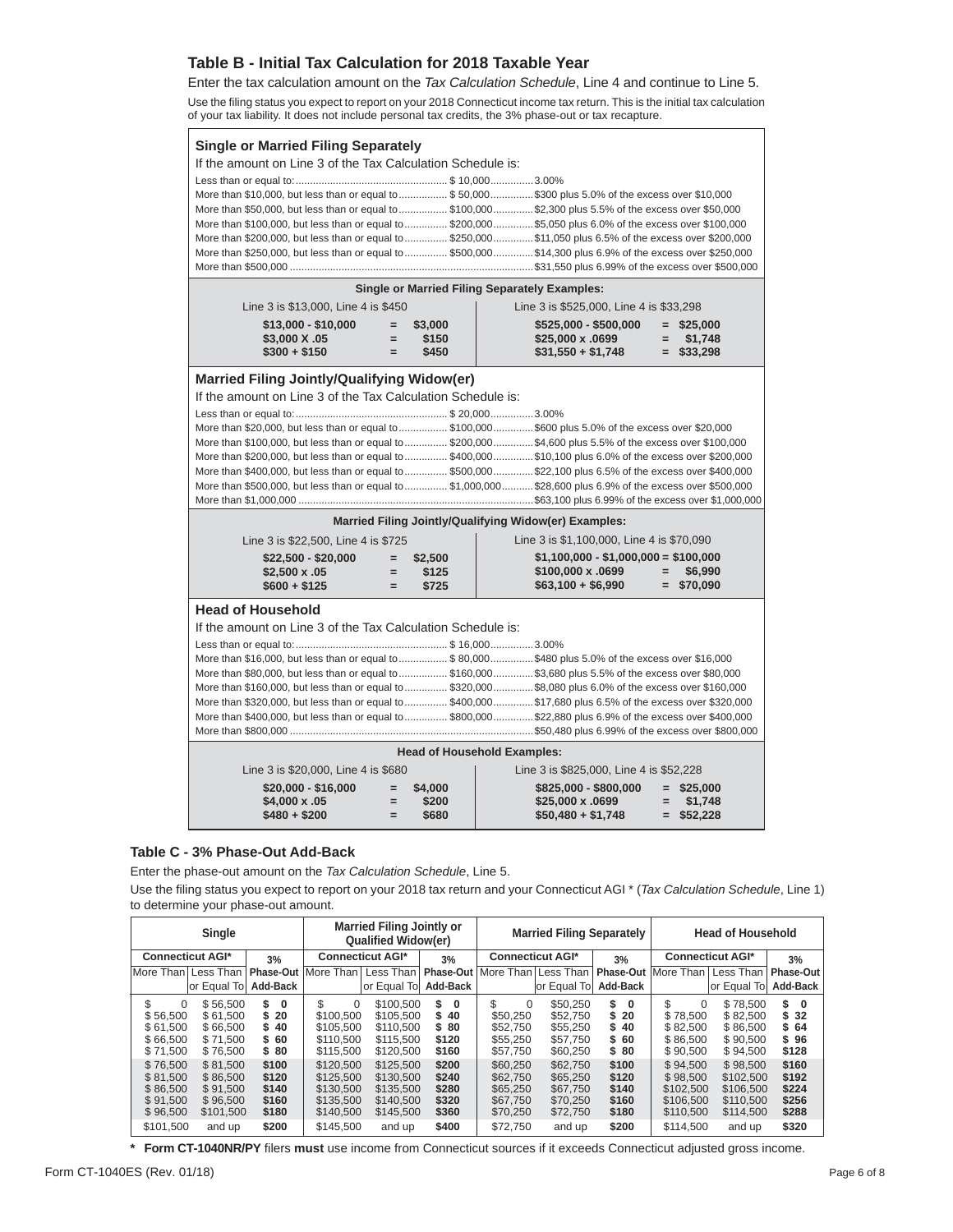# **Table D - Tax Recapture**

# Enter the recapture amount on the *Tax Calculation Schedule*, Line 6.

Use the filing status you expect to report on your 2018 Connecticut income tax return and your Connecticut AGI (*Tax Calculation Schedule*, Line 1) to determine your recapture amount.

|                               | <b>Single or Married Filing Separately</b> |                     |                               | <b>Married Filing Jointly or</b><br><b>Qualified Widow(er)</b> |                    | <b>Head of Household</b> |                             |                     |  |
|-------------------------------|--------------------------------------------|---------------------|-------------------------------|----------------------------------------------------------------|--------------------|--------------------------|-----------------------------|---------------------|--|
|                               | <b>Connecticut AGI</b>                     |                     |                               | <b>Connecticut AGI</b>                                         |                    | <b>Connecticut AGI</b>   |                             |                     |  |
| More Than                     | Less Than<br>or<br>Equal To                | Recapture<br>Amount | More Than                     | Less Than<br>or<br>Equal To                                    |                    | More Than                | Less Than<br>or<br>Equal To | Recapture<br>Amount |  |
| $\mathbf 0$<br>$\mathfrak{S}$ | \$200,000                                  | \$<br>$\bf{0}$      | $\mathfrak{S}$<br>$\mathbf 0$ | \$400,000                                                      | \$<br>$\bf{0}$     | \$<br>$\overline{0}$     | \$320,000                   | \$<br>0             |  |
| \$200,000                     | \$205,000                                  | \$<br>90            | \$400,000                     | \$410,000                                                      | \$<br>180          | \$320,000                | \$328,000                   | \$<br>140           |  |
| \$205,000                     | \$210,000                                  | \$<br>180           | \$410,000                     | \$420,000                                                      | \$<br>360          | \$328,000                | \$336,000                   | \$<br>280           |  |
| \$210,000                     | \$215,000                                  | \$<br>270           | \$420,000                     | \$430,000                                                      | \$<br>540          | \$336,000                | \$344,000                   | \$<br>420           |  |
| \$215,000                     | \$220,000                                  | \$<br>360           | \$430,000                     | \$440,000                                                      | \$<br>720          | \$344,000                | \$352,000                   | \$<br>560           |  |
| \$220,000                     | \$225,000                                  | 450<br>\$           | \$440,000                     | \$450,000                                                      | 900<br>\$          | \$352,000                | \$360,000                   | 700<br>\$           |  |
| \$225,000                     | \$230,000                                  | \$<br>540           | \$450,000                     | \$460,000                                                      | \$1,080            | \$360,000                | \$368,000                   | \$<br>840           |  |
| \$230,000                     | \$235,000                                  | 630<br>\$           | \$460,000                     | \$470,000                                                      | \$1,260            | \$368,000                | \$376,000                   | \$<br>980           |  |
| \$235,000                     | \$240,000                                  | \$<br>720           | \$470,000                     | \$480,000                                                      | \$1,440            | \$376,000                | \$384,000                   | \$1,120             |  |
| \$240,000                     | \$245,000                                  | \$<br>810           | \$480,000                     | \$490,000                                                      | \$1,620            | \$384,000                | \$392,000                   | \$1,260             |  |
| \$245,000                     | \$250,000                                  | \$<br>900           | \$490,000                     | \$500,000                                                      | \$1,800            | \$392,000                | \$400,000                   | \$1,400             |  |
| \$250,000                     | \$255,000                                  | \$<br>990           | \$500,000                     | \$510,000                                                      | \$1,980            | \$400,000                | \$408,000                   | \$1,540             |  |
| \$255,000                     | \$260,000                                  | \$1,080             | \$510,000                     | \$520,000                                                      | \$2,160            | \$408,000                | \$416,000                   | \$1,680             |  |
| \$260,000                     | \$265,000                                  | \$1,170             | \$520,000                     | \$530,000                                                      | \$2,340            | \$416,000                | \$424,000                   | \$1,820             |  |
| \$265,000                     | \$270,000                                  | \$1,260             | \$530,000                     | \$540,000                                                      | \$2,520            | \$424,000                | \$432,000                   | \$1,960             |  |
| \$270,000                     | \$275,000                                  | \$1,350             | \$540,000                     | \$550,000                                                      | \$2,700            | \$432,000                | \$440,000                   | \$2,100             |  |
| \$275,000                     | \$280,000                                  | \$1,440             | \$550,000                     | \$560,000                                                      | \$2,880            | \$440,000                | \$448,000                   | \$2,240             |  |
| \$280,000                     | \$285,000                                  | \$1,530             | \$560,000                     | \$570,000                                                      | \$3,060            | \$448,000                | \$456,000                   | \$2,380             |  |
| \$285,000                     | \$290,000                                  | \$1,620             | \$570,000                     | \$580,000                                                      | \$3,240            | \$456,000                | \$464,000                   | \$2,520             |  |
| \$290,000                     | \$295,000                                  | \$1,710             | \$580,000                     | \$590,000                                                      | \$3,420            | \$464,000                | \$472,000                   | \$2,660             |  |
| \$295,000                     | \$300,000                                  | \$1,800             | \$590,000                     | \$600,000                                                      | \$3,600            | \$472,000                | \$480,000                   | \$2,800             |  |
| \$300,000                     | \$305,000                                  | \$1,890             | \$600,000                     | \$610,000                                                      | \$3,780            | \$480,000                | \$488,000                   | \$2,940             |  |
| \$305,000                     | \$310,000                                  | \$1,980             | \$610,000                     | \$620,000                                                      | \$3,960            | \$488,000                | \$496,000                   | \$3,080             |  |
| \$310,000                     | \$315,000                                  | \$2,070             | \$620,000                     | \$630,000                                                      | \$4,140            | \$496,000                | \$504,000                   | \$3,220             |  |
| \$315,000                     | \$320,000                                  | \$2,160             | \$630,000                     | \$640,000                                                      | \$4,320            | \$504,000                | \$512,000                   | \$3,360             |  |
| \$320,000                     | \$325,000                                  | \$2,250             | \$640,000                     | \$650,000                                                      | \$4,500            | \$512,000                | \$520,000                   | \$3,500             |  |
| \$325,000                     | \$330,000                                  | \$2,340             | \$650,000                     | \$660,000                                                      | \$4,680            | \$520,000                | \$528,000                   | \$3,640             |  |
| \$330,000                     | \$335,000                                  | \$2,430             | \$660,000                     | \$670,000                                                      | \$4,860            | \$528,000                | \$536,000                   | \$3,780             |  |
| \$335,000                     | \$340,000                                  | \$2,520             | \$670,000                     | \$680,000                                                      | \$5,040            | \$536,000                | \$544,000                   | \$3,920             |  |
| \$340,000                     | \$345,000                                  | \$2,610             | \$680,000                     | \$690,000                                                      | \$5,220            | \$544,000                | \$552,000                   | \$4,060             |  |
| \$345,000                     | \$500,000                                  | \$2,700             | \$690,000                     | \$1,000,000                                                    | \$5,400            | \$552,000                | \$800,000                   | \$4,200             |  |
| \$500,000                     | \$505,000                                  | \$2,750             | \$1,000,000                   | \$1,010,000                                                    | \$5,500            | \$800,000                | \$808,000                   | \$4,280             |  |
| \$505,000                     | \$510,000                                  | \$2,800             | \$1,010,000                   | \$1,020,000                                                    | \$5,600            | \$808,000                | \$816,000                   | \$4,360             |  |
| \$510,000                     | \$515,000                                  | \$2,850             | \$1,020,000                   | \$1,030,000                                                    | \$5,700            | \$816,000                | \$824,000                   | \$4,440             |  |
| \$515,000                     | \$520,000                                  | \$2,900             | \$1,030,000                   | \$1,040,000                                                    | \$5,800            | \$824,000                | \$832,000                   | \$4,520             |  |
| \$520,000                     | \$525,000                                  | \$2,950             | \$1,040,000                   | \$1,050,000<br>\$1,060,000                                     | \$5,900            | \$832,000                | \$840,000                   | \$4,600             |  |
| \$525,000<br>\$530,000        | \$530,000<br>\$535,000                     | \$3,000<br>\$3,050  | \$1,050,000<br>\$1,060,000    | \$1,070,000                                                    | \$6,000<br>\$6,100 | \$840,000<br>\$848,000   | \$848,000<br>\$856,000      | \$4,680<br>\$4,760  |  |
| \$535,000                     | \$540,000                                  | \$3,100             | \$1,070,000                   | \$1,080,000                                                    | \$6,200            | \$856,000                | \$864,000                   | \$4,840             |  |
| \$540,000                     | and up                                     | \$3,150             | \$1,080,000                   | and up                                                         | \$6,300            | \$864,000                | and up                      | \$4,920             |  |